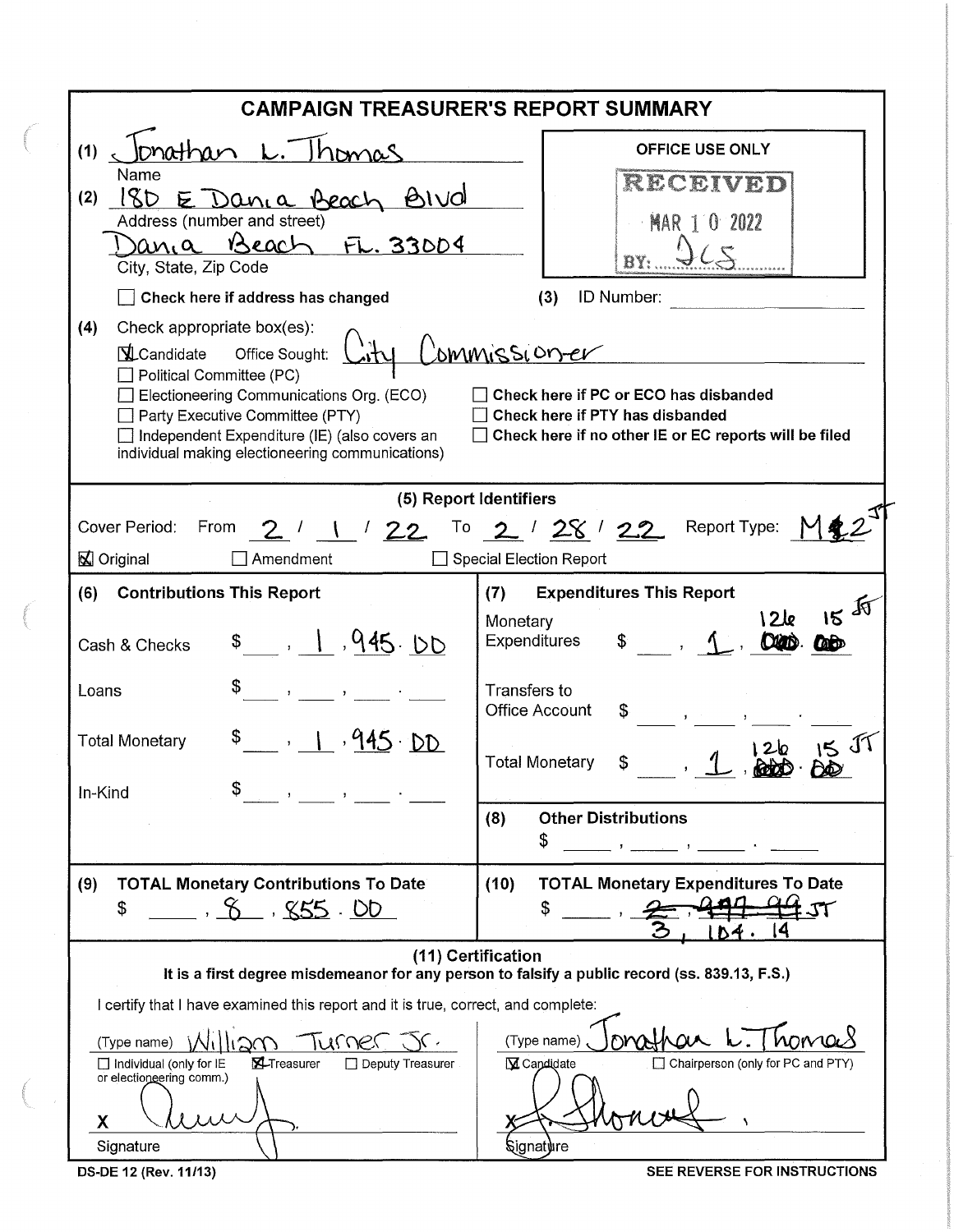|                                | (1) Name Jonathan L. Thomas                                                 |                    |                |                     | (2) I.D. Number                              |                   |                |
|--------------------------------|-----------------------------------------------------------------------------|--------------------|----------------|---------------------|----------------------------------------------|-------------------|----------------|
|                                | (3) Cover Period $2$ / 1 / 22 through $2$ / 28 / 22 (4) Page 1 of $2$       |                    |                |                     |                                              |                   |                |
| (5)<br>Date<br>(6)<br>Sequence | (7)<br>Full Name<br>(Last, Suffix, First, Middle)<br>Street Address &       | (8)<br>Contributor |                | (9)<br>Contribution | (10)<br>In-kind                              | (11)<br>Amendment | (12)<br>Amount |
| Number                         | City, State, Zip Code<br>4/22 Natia Fuller<br>1/22 340 Utah ave<br>F1.33312 | Type               | Occupation     | Type<br>CHE         | Description                                  |                   | $9$ $100.00$   |
|                                | Mae Lovette<br>$\frac{4122}{5701}$ Flagler<br>2 St. Hollywood<br>FL.33023   | I                  |                | CHE                 |                                              |                   | 4100,00        |
| 3                              | $\frac{4}{3}$ 122 IFS30 NW sth<br>3 Bt. Fort Landerdale I                   |                    |                | CHE                 |                                              |                   | 920.00         |
|                                | FL. 33B II<br>Lean Coupenter<br>122 3320 SW 19210<br>Miramr FL.<br>33029    |                    | I Monorial CHE |                     |                                              |                   | HA SOO.OO      |
| $\overline{5}$                 | 2/ 4/22 Melvin Dawson<br>st. Homestead<br><u>Fh. 33033</u>                  |                    |                | CHE                 |                                              |                   | <b>OPODDIA</b> |
|                                | 21 4/22 Allea Booker<br>2700 8W 119<br>Terrace                              |                    |                | CHE                 |                                              |                   | \$100.00       |
| 122                            | ANN Hannah<br>72 NW 15th                                                    |                    |                |                     | SEE REVERSE FOR INSTRUCTIONS AND CODE VALUES |                   | 425.01         |

 $\bar{z}$ 

CAMPAIGN TREASURER'S REPORT - ITEMIZED CONTRIBUTIONS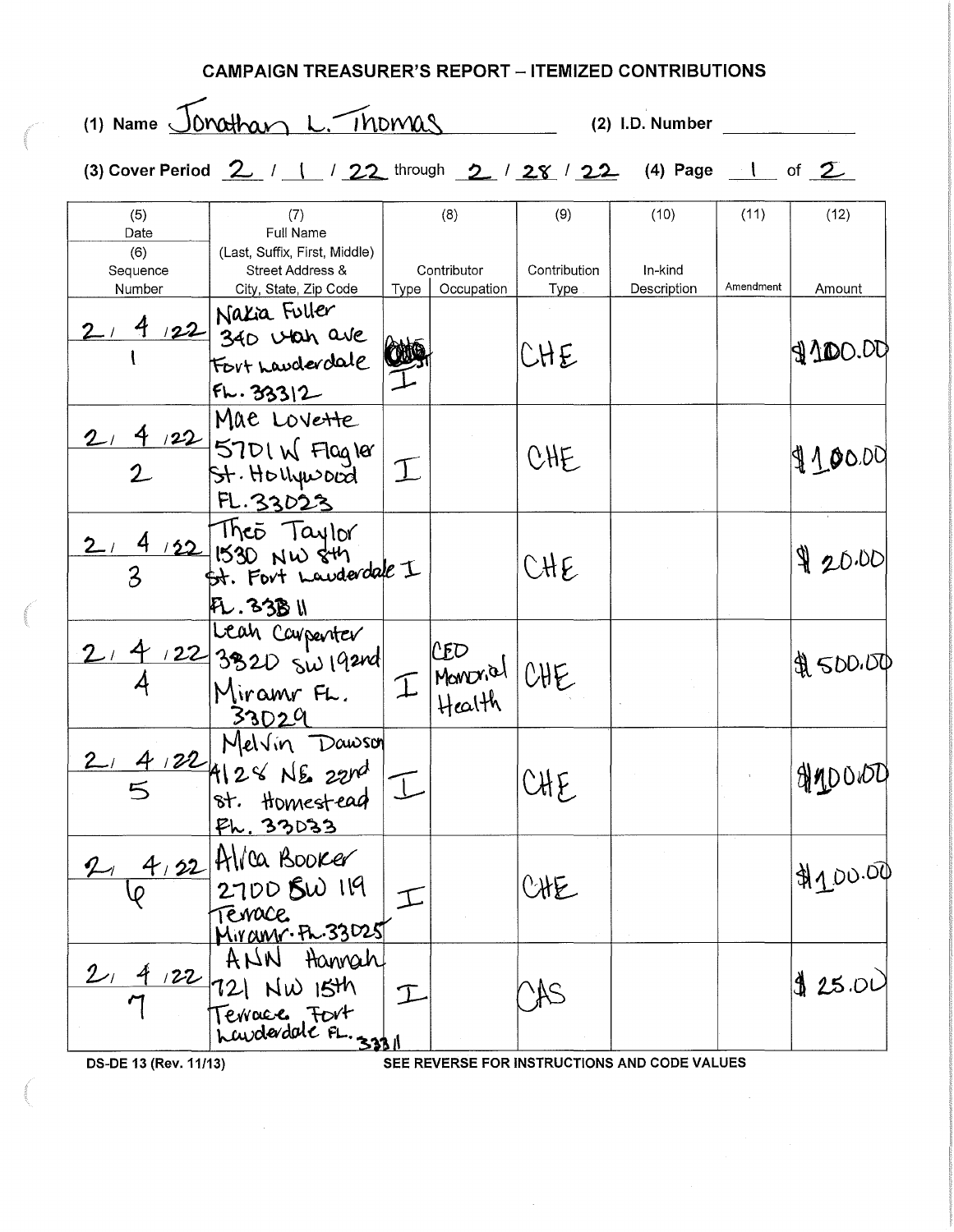## **CAMPAIGN TREASURER'S REPORT - ITEMIZED CONTRIBUTIONS**

 $(1)$  Name  $\frac{\sqrt{D}N\alpha N\alpha_1}{L}$  .  $\frac{\sqrt{D}N\alpha_2}{L}$  (2) I.D. Number **1990** 

| (3) Cover Period $2$ / 1 / 22 through $2$ / 26 / 22 (4) Page 2 of 2 |  |  |  |  |  |
|---------------------------------------------------------------------|--|--|--|--|--|

| (5)             | (7)                                                                              |          | (8)         | (9)          | (10)        | (11)      | (12)    |
|-----------------|----------------------------------------------------------------------------------|----------|-------------|--------------|-------------|-----------|---------|
| Date            | <b>Full Name</b>                                                                 |          |             |              |             |           |         |
| (6)<br>Sequence | (Last, Suffix, First, Middle)<br>Street Address &                                |          | Contributor | Contribution | In-kind     |           |         |
| Number          | City, State, Zip Code                                                            | Type     | Occupation  | Type         | Description | Amendment | Amount  |
|                 | 2/25/22 2790 stirling 2d<br>8 2790 stirling 2d<br>8 stElD, Hollywood<br>FL.3302D | $\delta$ | Ourely CHE  |              |             |           | 4000.00 |
|                 |                                                                                  |          |             |              |             |           |         |
|                 |                                                                                  |          |             |              |             |           |         |
|                 |                                                                                  |          |             |              |             |           |         |
|                 |                                                                                  |          |             |              |             |           |         |
|                 |                                                                                  |          |             |              |             |           |         |
|                 |                                                                                  |          |             |              |             |           |         |
|                 |                                                                                  |          |             |              |             |           |         |
|                 |                                                                                  |          |             |              |             |           |         |
|                 |                                                                                  |          |             |              |             |           |         |
|                 |                                                                                  |          |             |              |             |           |         |
|                 | $\sim 10^{-1}$                                                                   | $\sim$   |             |              |             |           |         |
|                 |                                                                                  |          |             |              |             |           |         |

**DS-DE 13** (Rev. 11113) **SEE REVERSE FOR INSTRUCTIONS AND CODE VALUES**